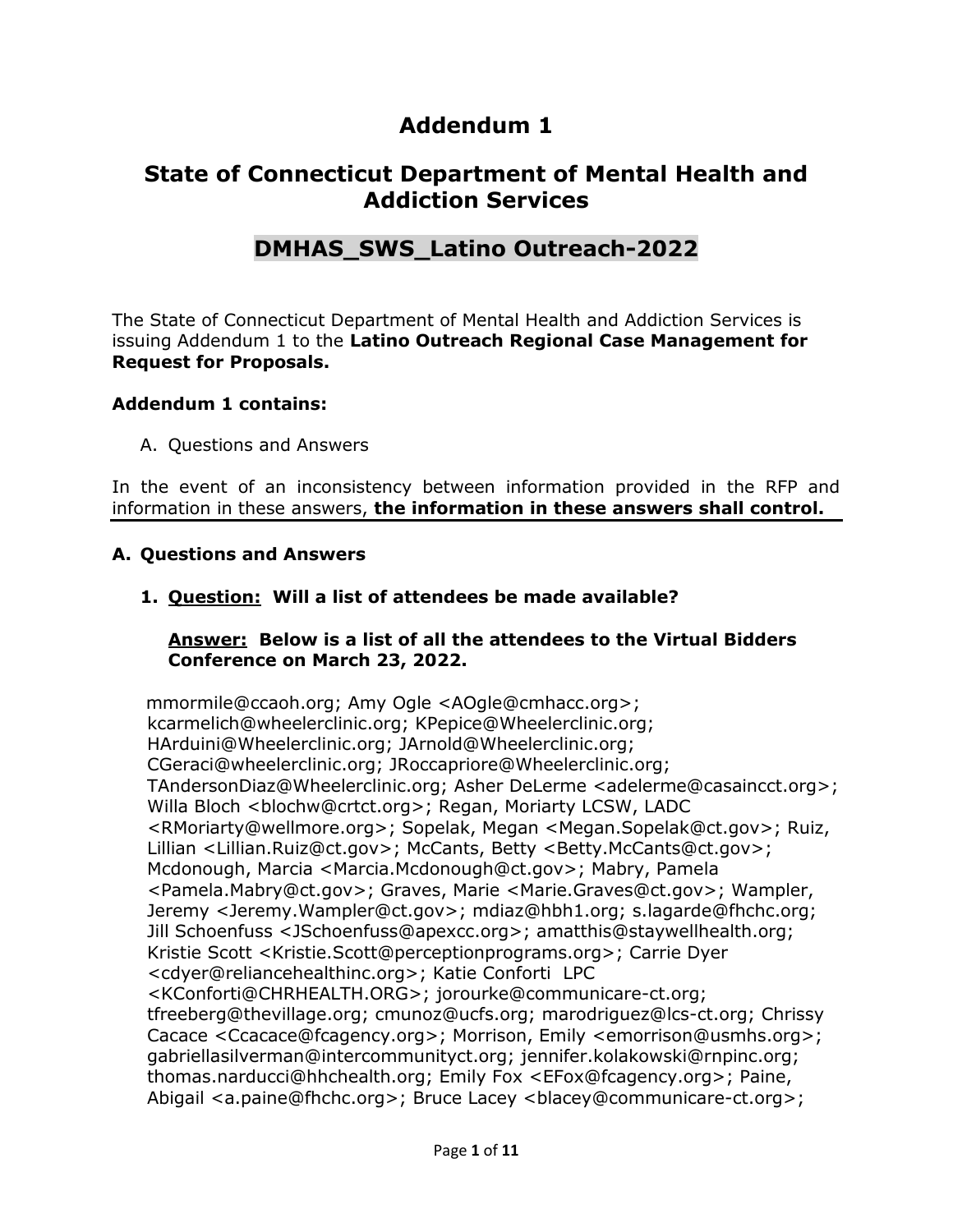Daria Keyes <dkeyes@ccaoh.org>; Justine Couvares <jcouvares@wellmore.org>; Gimarie Battle <battleg@crtct.org>; Messier-Smith, Sarah <smessiersmith@thevillage.org>; Caitlin Collins <ccollins@staywellhealth.org>; Frambiel Rodriguez <Frambiel.Rodriguez@rnpinc.org>; Erin Joudrey <erin.joudrey@perceptionprograms.org>; Rodriguez, Abigail <arodriguez@hbh1.org>

# **2**. **Question: Can you please send the slides to all participants in this meeting?**

**Answer:** The PowerPoint presentation was sent to all attendees on 3/23/22 at 12:10 pm.

**3. Question: On page 12 of the RFP, it states, "Maximum 20 pages, exclusive of Executive Summary, Appendices, and Budget Forms." a. Is the budget narrative also excluded from the page limitation? b. Are sections F, G, and H also excluded from the space limitations?**

# **Answers:**

- a. The budget narrative is excluded.
- b. Section IV Item F., G. & H are excluded from the 20-page maximum.

# **4**. **Question: Is a 1.0 FTE required? 35 or 40 hours? How much FTE supervision would be required?**

**Answer:** FTE is required. 35-40 hours is up to proposer's protocols. FTE supervision is up to proposer's discretion, but this must be indicated in the proposal.

# **5**. **Question: Can you confirm that this is a rebid? Is there a list of current providers?**

**Answer:** This is a new request for proposal. Current providers are as follows:

- Chemical Abuse Services Agency (CASA) Bpt, (MAAS) New Haven
- MCCA Waterbury
- Optimus Health Care Stamford
- Perception Programs Willimantic
- Wheeler Clinic Plainville
- Catholic Charities Hartford

# **6**. **Question: How many LOI providers are there at present?**

**Answer:** We have received a total of 23 LOI.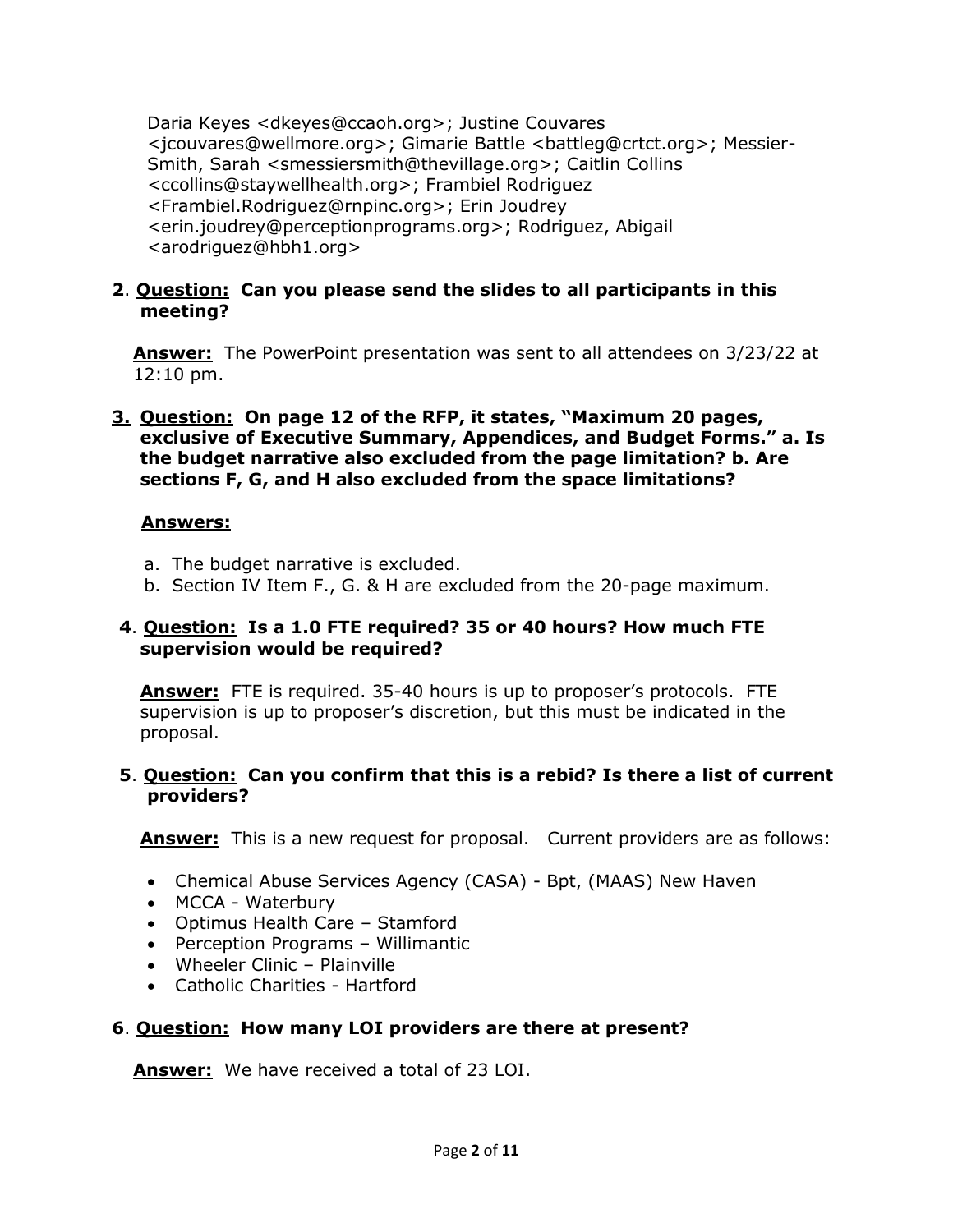**7**. **Question: Is it possible to get the attachments as separate fillable forms rather than converting them to word from the PDF? I had some difficulty with that.**

**Answer:** Yes, upon request. Please send e-mail to official contact person donna.locurto@ct.gov.

**8**. **Question: On page 16 section D.1. a.2, it says "organizational chart shall be included in the appendices" but an org chart is never mentioned again. Is it required?**

**Answer:** Yes

**9**. **Question: Can you share who currently holds the contracts?**

**Answer:** See answer to question # 5.

#### **10**. **Question: Is this primarily focused on Substance Use? And does the Case Manager serve as a conduit to existing services or are they expected to also provide case management?**

**Answer:** The primary focus is on substance use, but engagement into mental health services is also required as needed. The case manager serves as a conduit into services and it is not the intention of this program to provide ongoing case management beyond what is required for engagement and referral purposes.

#### **11**. **Question: Can you please explain more on the performance measures listed in section D. on page 9? As well as where to include this information within the submission.**

#### **Answers:**

- a. Submit how the agency plans to evaluate the performance of the program. Descriptions of evaluation are provided in Section D on page 9.
- b. Submit performance measures in program description section.

#### **12**. **Question: Must the Community worker hired be 1.0 FTE dedicated to this program? Do you have a recommended FTE supervision?**

**Answer:** FTE dedicated to this program is required. FTE supervision is up to proposer's discretion, but this must be indicated in the proposal.

#### **13. Question: Are there any budget limitation on supervision, administrative costs or on travel/mileage?**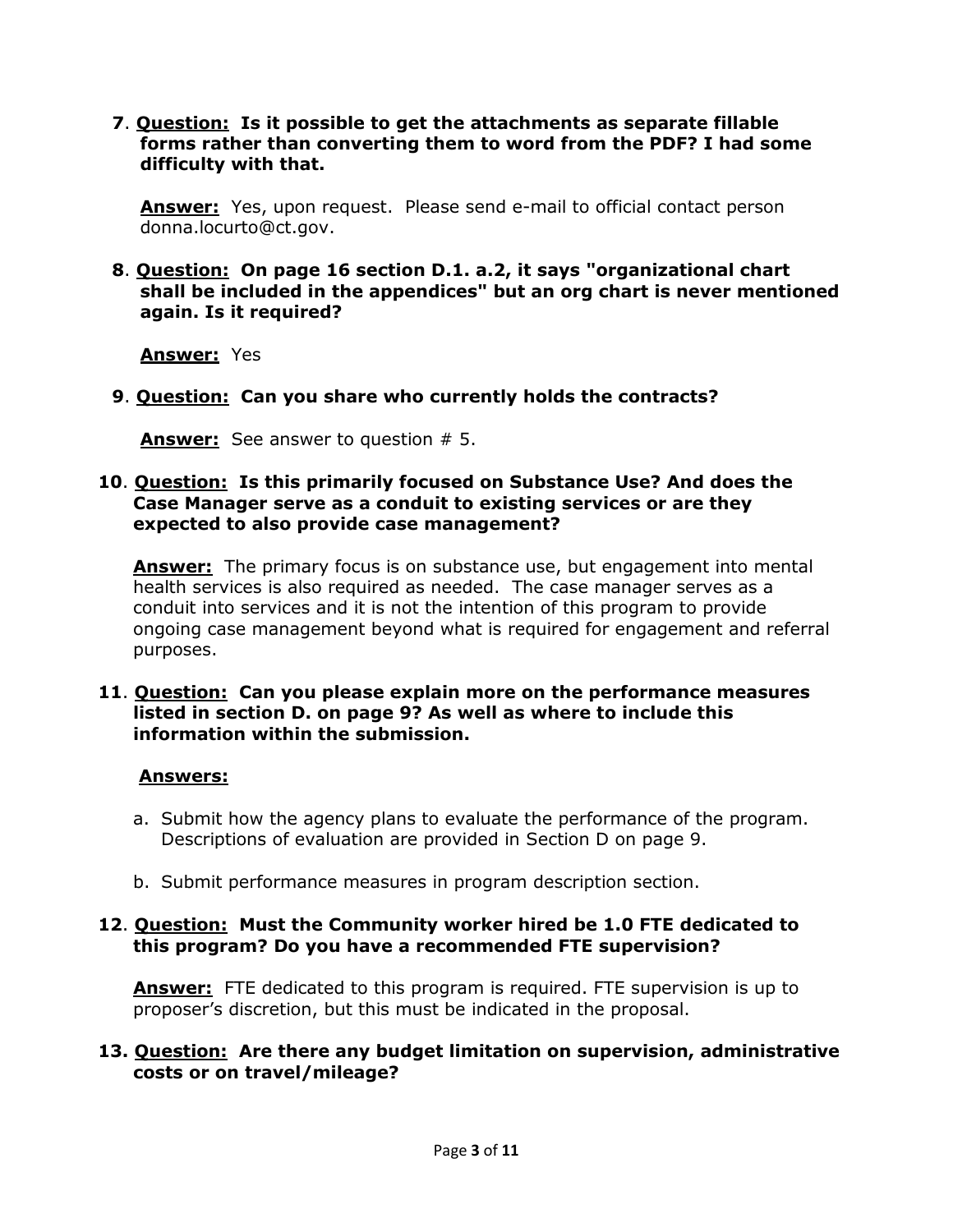**Answer:** The Budget proposal is up to proposer's discretion.

# **14. Question: Are there any direct service requirements? If so, what are they?**

**Answer:** Individuals are to be admitted and discharged in the DMHAS DDaP data system. Services provided include:

| <b>DDaP Code</b> | <b>DDaP</b><br><b>Service</b>                                     | <b>Description</b>                                                                                                                                                                                                                                                                                                                                                                                                                                                                                                                                                                                                                                                                                                                    | <b>Units</b> |
|------------------|-------------------------------------------------------------------|---------------------------------------------------------------------------------------------------------------------------------------------------------------------------------------------------------------------------------------------------------------------------------------------------------------------------------------------------------------------------------------------------------------------------------------------------------------------------------------------------------------------------------------------------------------------------------------------------------------------------------------------------------------------------------------------------------------------------------------|--------------|
| <b>PP062</b>     | <b>Transportin</b><br>g of Client                                 | Transporting a client where the service provided is<br>the transportation itself. Manner of contact must be<br>face-to-face with the client, although family or<br>collaterals may be transported to client.                                                                                                                                                                                                                                                                                                                                                                                                                                                                                                                          | minutes      |
| T1016            | Case<br><b>Managemen</b><br>t w/ Client<br><b>Face to Face</b>    | Case management services provided to a client in the<br>following program types: Homeless Outreach, Crisis,<br>Research, Client is in Intake and has not yet had a<br>Comprehensive Assessment or Psychiatric<br>Assessment, a Children's Program, or when<br>circumstances and the clinical contact has not yet<br>permitted sufficient data gathering for an<br>assessment, treatment plan and progress notes that<br>would meet TCM Documentation standards. Also used<br>for Case Management Services when client is<br>admitted to a DMHAS inpatient hospital or other per<br>diem program where a payor assumes that all billing<br>for client services will be part of the inpatient stay.                                     | minutes      |
| <b>T116B</b>     | Case<br><b>Managemen</b><br>t with<br><b>Collateral</b>           | Case management services with provided to a client<br>in the following program types: Homeless Outreach,<br>Crisis, Research, Client is in Intake and has not yet<br>had a Comprehensive Assessment or Psychiatric<br>Assessment, a Children's Program, or when<br>circumstances and the clinical contact has not yet<br>permitted sufficient data gathering for an<br>assessment, treatment plan and progress notes that<br>would meet TCM Documentation standards. May<br>include phone contacts. Also used for Case<br>Management Services when client is admitted to a<br>DMHAS inpatient hospital or other per diem program<br>where a payer assumes that all billing for client<br>services will be part of the inpatient stay. | minutes      |
| <b>T116C</b>     | Case<br><b>Managemen</b><br>t w/ Client<br>by<br><b>Telephone</b> | Reflects phone contacts with the client. Includes<br>assisting and enabling a client to gain access to<br>needed medical, social educational and other<br>services. Case management services provided to a<br>client in the following program types: Homeless<br>Outreach, Crisis, Research, Client is in Intake and has                                                                                                                                                                                                                                                                                                                                                                                                              | minutes      |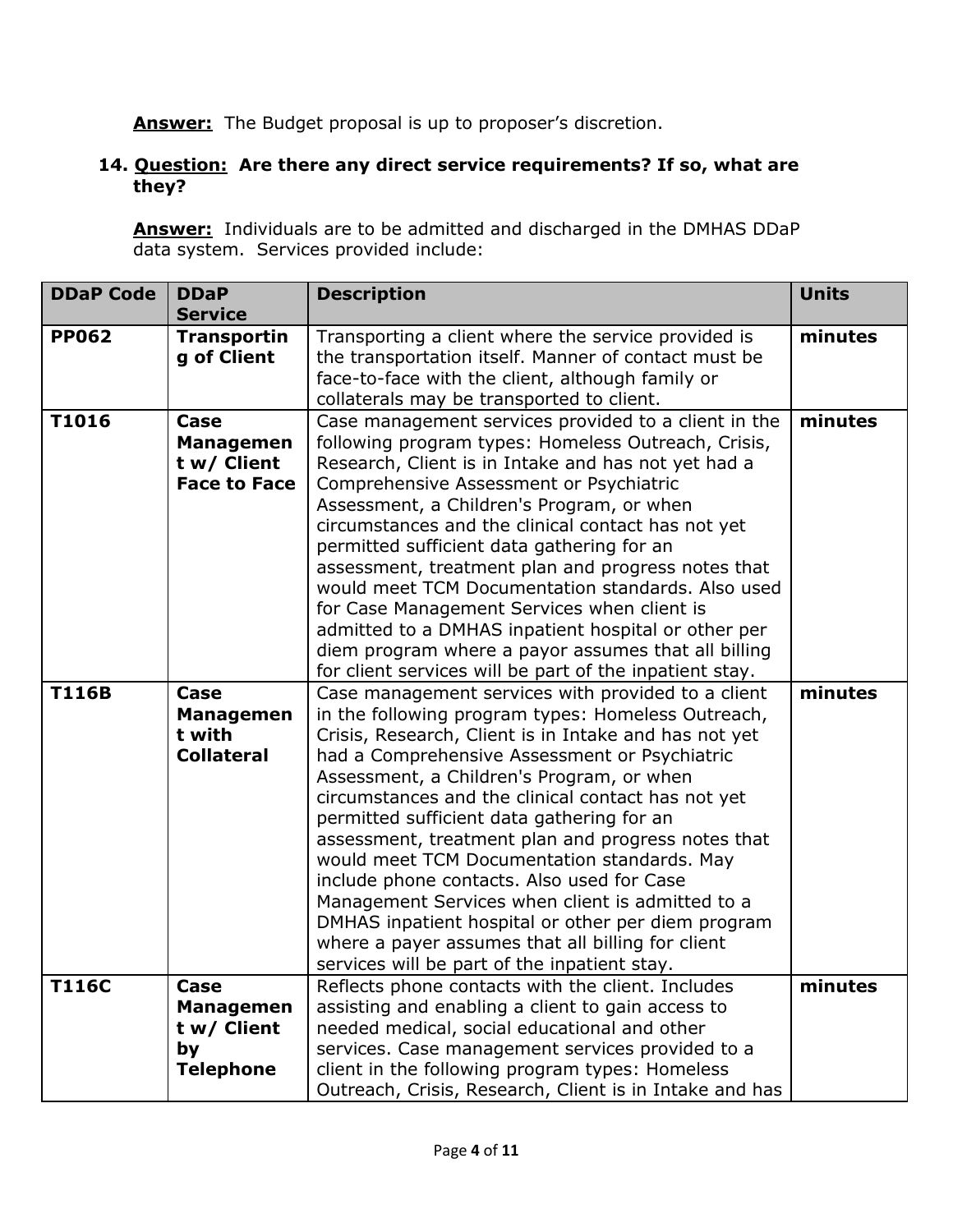|              |                                | not yet had a Comprehensive Assessment or<br>Psychiatric Assessment, a Children's Program, or<br>when circumstances and the clinical contact has not<br>yet permitted sufficient data gathering for an<br>assessment, treatment plan and progress notes that<br>would meet TCM Documentation standards. Also used<br>for Case Management Services when client is<br>admitted to a DMHAS inpatient hospital or other per<br>diem program where a payor assumes that all billing<br>for client services will be part of the inpatient stay. |         |
|--------------|--------------------------------|-------------------------------------------------------------------------------------------------------------------------------------------------------------------------------------------------------------------------------------------------------------------------------------------------------------------------------------------------------------------------------------------------------------------------------------------------------------------------------------------------------------------------------------------|---------|
| <b>ENG01</b> | <b>Engagement</b>              | This code represents a Behavioral health service that<br>works to engage target population clients into<br>recovery services.                                                                                                                                                                                                                                                                                                                                                                                                             | minutes |
| <b>PP040</b> | Language<br><b>Translation</b> | Translation services to assist communication with a<br>client and staff person                                                                                                                                                                                                                                                                                                                                                                                                                                                            | minutes |

**15**. **Question: On page 20 of the RFP, it states, "H: Statement of Assurances Place after Conflict of Interest-Disclosure Statement. Sign and return Section VI. Appendix – D Statement of Assurances Attachment." On page 28 of the RFP is Appendix B Statement of Assurances. Is this the form that should be signed and included with our proposal?**

# **Answer:** Yes

# **16. Question: What is the rationale for allowing providers to apply for multiple regions, however only 1 award will be issued per provider?**

**Answer:** It gives providers more opportunity to receive an award if they have programs in multiple regions and they are not selected for another region.

# **17. Question: Why is this program still using the masculine term "Latino", surely we have evolved as a community?**

**Answer:** The terms "Hispanic" and "Latino" are often used synonymously in the U.S., with the term "Latinx" used as a gender-neutral alternative to the latter. While there is some debate over which term is considered correct, it ultimately depends on who you are addressing and that person's individual preference. DMHAS is aware of the impact of language and works to avoid expressions that may exclude, marginalize, or offend a particular group of people and will continue to use the term Latino, at this time.

#### **18. Question: Does DMHAS have a preferred number of FTE's per region given anticipated number of clients served annually?**

**Answer:** Minimum 1.0 FTE, per region, proposers are more than welcome to propose more FTEs at their discretion.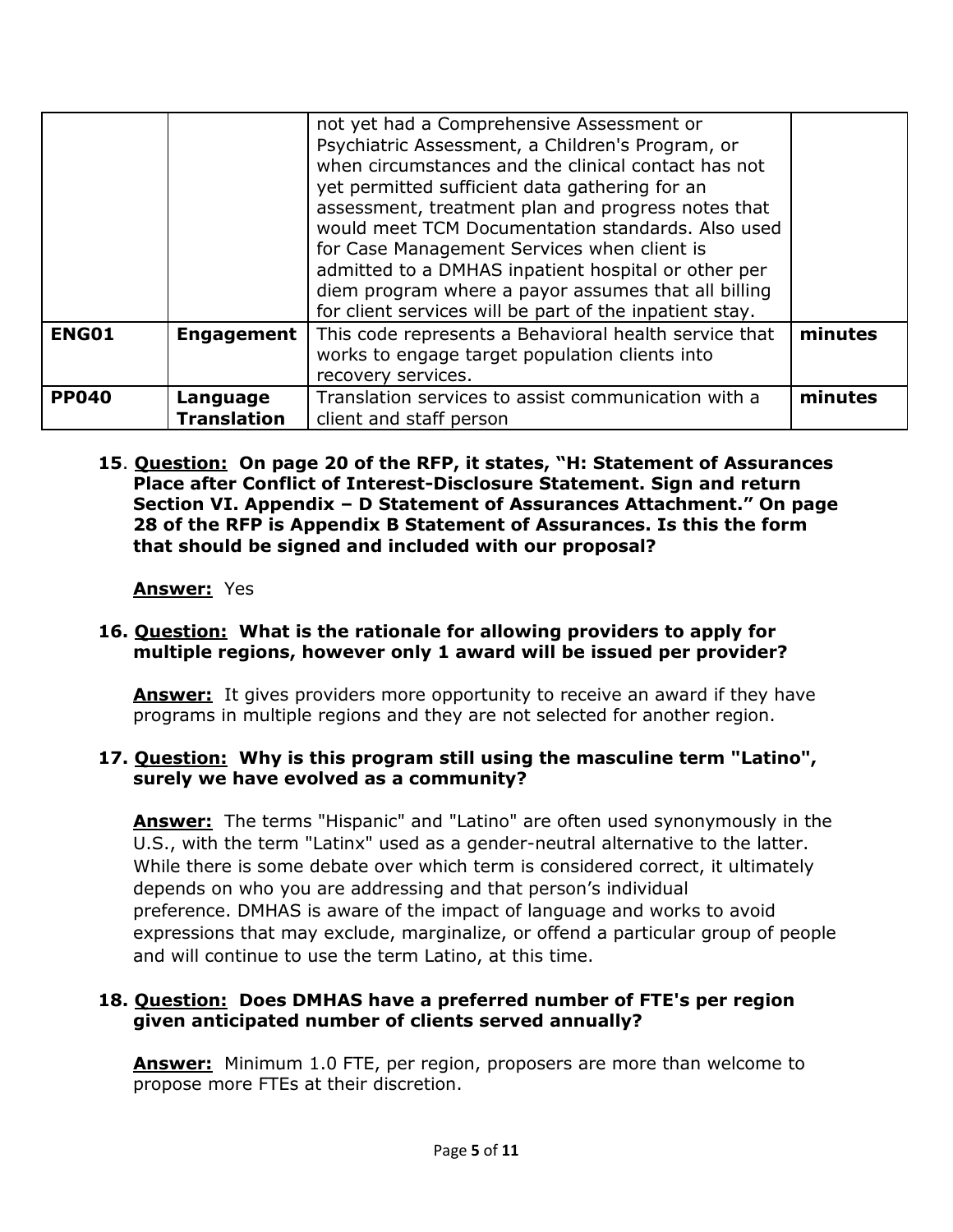# **19. Question: Can you talk more about the metrics; they seem vague?**

**Answer:** This section is at the proposer's discretion. The bullet points in the RFP provide some guidance on what to include. This is on page 9 D. PERFORMANCE MEASURES.

#### **20. Question: Are letters of support allowable?**

 **Answer:** No, letters of support were not requested in the RFP.

#### **21. Question: This appears to be substance focused more so than mental health. Is this accurate? (Understanding that they are intermixed)**

**Answer:** The primary focus is on substance use, but engagement into mental health services is also required as needed, due to the acknowledgment of the cooccurrence with mental health issues.

#### **22. Question: You said that the case manager would be responsible for hand off to an organization for services, but under Scope of Service it talks about tracking people as they go through levels of the continuum of care. Is ongoing case management expected?**

**Answer:** After an individual engages into services, the individual will be discharged from the Latino Outreach program and admitted into the services referred to. Ongoing tracking is not necessary for the Latino Outreach program.

#### **23. Question: Does the department have a goal for number of unduplicated individuals served annually per region?**

 **Answer:** 40 unduplicated per month

#### **24. Question: Can you talk more specifically about what the case management expectation is beyond connecting to Substance Abuse and Mental Health providers? These clients often need extensive assistance w/ case management. Who is expected to provide that?**

**Answer:** The goal is to connect individuals to services. If extensive assistance w/case management is a need, then it is the expectation the outreach worker will assist in referral for these services.

#### **25. Question: By withdraw management programs, do you mean detox, MAT or both? Please clarify.**

 **Answer:** Yes, withdrawal management includes detoxification and/or MAT.

#### **26. Question: What is the cap on how much can be allocated for Admin & General?**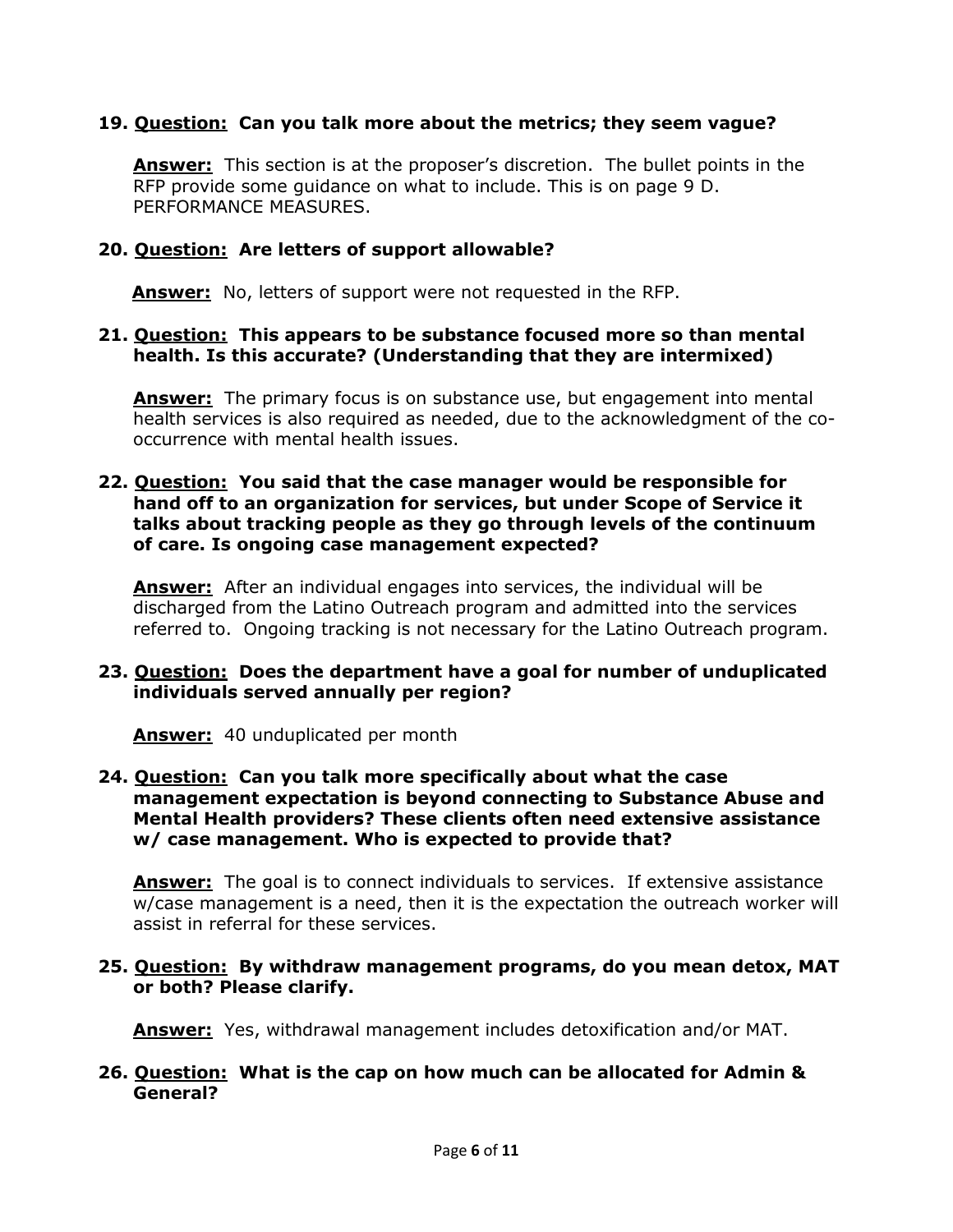**Answer:** Due to the diverse types and accounting practices of organizations, it is not possible to specify the types of costs that may be classified as A&G costs in all situations that being said as since Administration and General costs are costs incurred for the common or joint objectives and cannot be identified with a particular final cost objective. Examples of allowable costs of A&G costs include but are not limited to the following:

- a. Business or office management;
- b. Salaries and other expenses (e.g., payroll, taxes, benefits, travel) of executive directors, administrative personnel, or secretaries for a portion of time spent administering the general organization's affairs;
- c. Salaries and other expenses (e.g., payroll, taxes, benefits, travel) of employees whose duties consist primarily of general legal services; personnel administration; budget and planning; finance; accounting, auditing or financial reporting; business services; safety or risk management; management information systems; library; record keeping; filing, mail distribution, or other general services;
- d. Providing executive direction and organization planning;
- e. Attending general board, committee, or staff meetings (unless held in connection with specific programs or fundraising activities);
- f. Annual meeting;
- g. Preparation, publication, or distribution of an annual report;
- h. Proportion of costs of training conferences, workshops, or seminars that deal with administration or general topics;
- i. General legal services;
- j. Personnel administration;
- k. Budget and planning;
- l. Finance;
- m. Accounting, auditing or financial reporting;
- n. Business services (purchasing, accounts payable, etc.);
- o. Safety or risk management;
- p. Management information systems;
- q. Library;
- r. Recordkeeping;
- s. Filing, mail distribution, or other general services;
- t. In addition to staff expenses, proportional office costs (e.g., building occupancy, telephone, office supplies, equipment).

# **Unallowable A&G costs include but are not limited to the following:**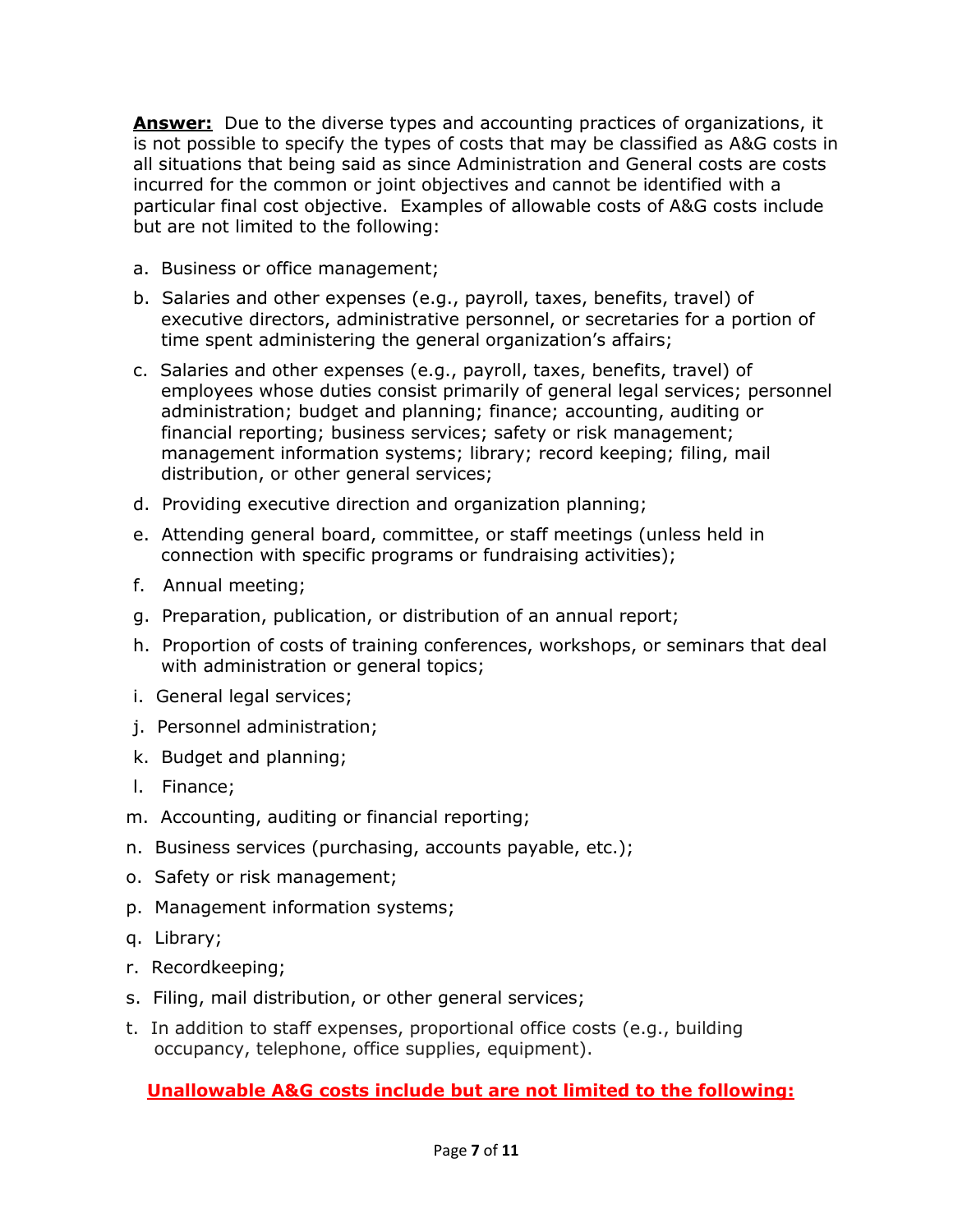- a. Costs of meetings or other events not related to the state award
- b. Costs of memorabilia, models, gifts, or hospitality suites.
- c. Costs of advertising or public relations designed solely to promote the organization or solely for fundraising purposes.
- d. Costs of alcoholic beverages are unallowable.
- e. Bad debts
- f. Costs that result in an unreasonable charge to State-funded programs
- g. Costs that are related to the organization's activities in other states.
- h. Costs of insurance on the lives of trustees, officers, or other employees holding positions of similar responsibility when the organization is named as beneficiary.
- i. The portion of the cost of organization-furnished automobiles that relates to personal use by employees.
- j. Contributions, defined as a gift of money or its equivalent made by the organization to another organization or person.
- k. Costs of employee bonuses are unallowable

# **27. Question: At one point in the RFP, Donna's email address is incorrect**

 **Answer:** Donna's email address is: donna.locurto@ct.gov

#### **28. Question: Can DMHAS provide data to show how many clients have been served in each region for FY 20 and FY 21?**

**Answer:** Prior to this RFP, the Latino Outreach program was not a regional program, so some regions were over represented, while others were underrepresented. If there is interest in looking at prior program performance, one is able to access this information by looking up each current provider's performance dashboard on the DMHAS EQMI webpage. <https://portal.ct.gov/DMHAS/Divisions/EQMI/EQMI-Provider-Quality-Reports-Info>

#### **29. Question: If the answer to #1 is no, does DMHAS have an estimated number of clients that will need services in FY23?**

**Answer:** The expectation will be for the program to serve 40 unduplicated clients monthly.

#### **30. Question: As a current provider, we have been given specific direction by DMHAS regarding the number of unduplicated clients that should be seen per FTE. This was a result of DMHAS rightsizing caseload size. It would be important to know the expectation so that we can accordingly for FTE's rather than taking a best guess.**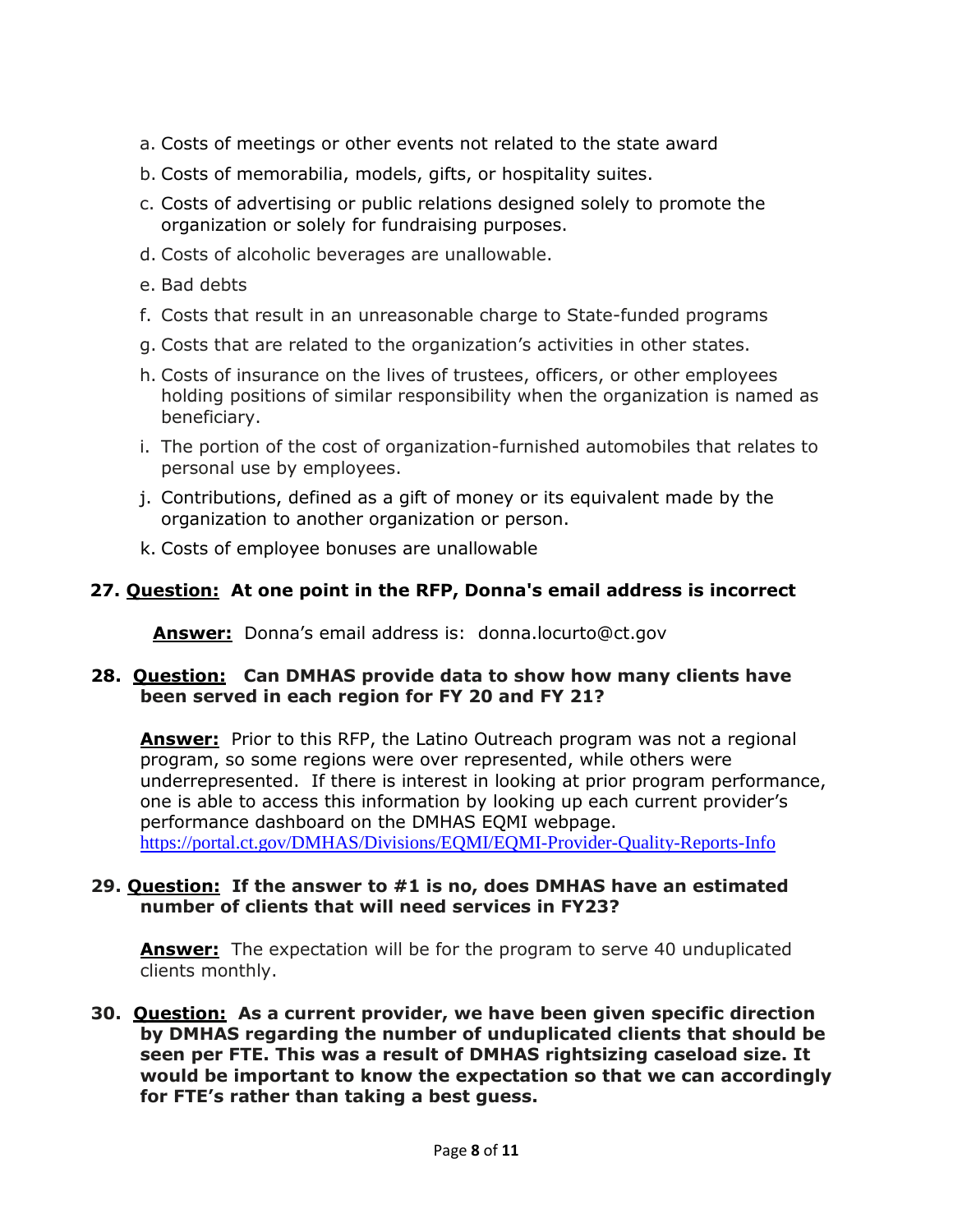**Answer:** The expectation will be for the program to serve 40 unduplicated clients monthly.

# **31. Question: Does DMHAS have a recommendation regarding number of FTE's per X (e.g. 25 unduplicated) number of clients served?**

**Answer:** The expectation will be for each program to serve 40 unduplicated clients monthly.

#### **32. Question: How many Latino Outreach programs are currently being offered (FY22) and which agencies have those contracts?**

**Answer:** Please see response to question # 5

# **33. Question: How many hours per week constitute a FTE according to DMHAS for the purposes of this grant?**

**Answer:** 35 or 40, at the proposer's discretion, based on the organization's staffing requirements.

# **34. Question: Is the community outreach worker required to transport clients as part of this proposal/grant?**

**Answer:** Transportation is a requirement. If the agency has a policy against transporting clients, then a plan must be included that addresses how transportation will be provided.

# **35**. **Questions: Per page 19 of the RFP**

**a. "Based on the nature of this position, contractors must also have a plan in place to equip each Latino Outreach case manager with a cell phone and a laptop/computer or tablet to allow them to work with individuals from the community […]." Further down it also says that "Startup costs for this project are not allowable." Would the cell phone and laptop/computer or tablet required by the RFP not be allowed in the budget**?

**Answer:** Yes, this is allowed because it is a requirement.

**b. Would our program have to supply these items out of pocket despite them being a requisite for the RFP? Or, per the budget sheet, would these be allowable under 5503: Equipment (Less than \$5,000) and 5801: Communications? Would the Wi-Fi / cellular plan be allowed to be budgeted for under this RFP?**

**Answer**: Yes, because it is a requirement to perform the duties of the program.

# **36. Questions: Formatting –**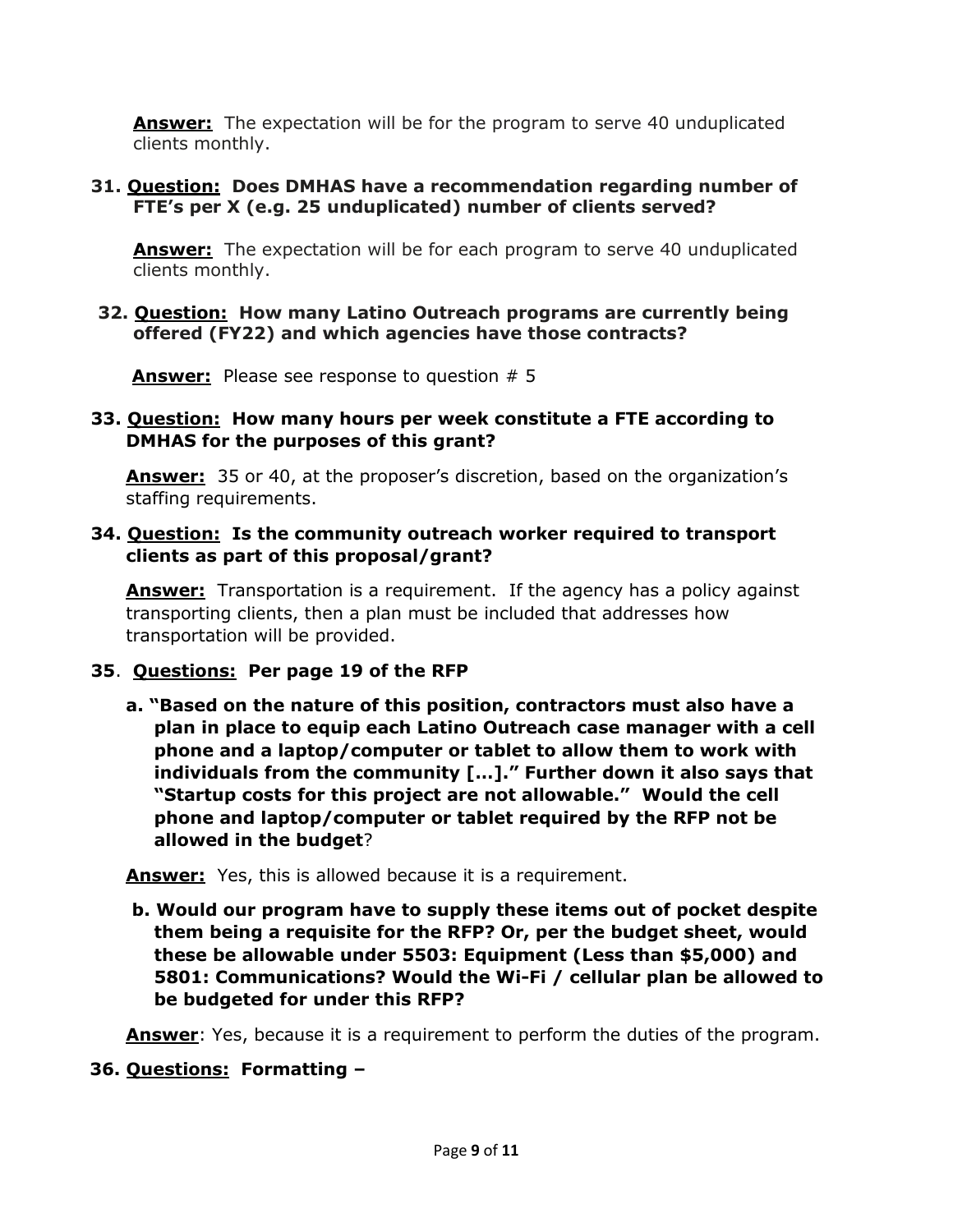**a. On page 12 of 39 of the RFP, Section #7, Pagination, it says all pages need to be numbered in the footer. Should the application be numbered chronologically (Cover page is Page 1, through Appendices, Pages xx?), and if so, are we being given editable versions of these required appendices and forms so that we can adjust the page number correctly? Or, are people expected to convert to Word documents?** 

# **Answers:**

- i. Yes
- ii. Word documents will be given upon request.
- iii. Please adjust the pages correctly, according to your proposal.
- **b. Are we to use a pdf editor instead? Or, are we to print and number by hand, then rescan for submission?**

 **Answer:** Both are acceptable.

**c. Is there a preferred style or side for the numbers and headers? Left or right aligned? Centered? In the same Times New Roman size 12 font?**

**Answer:** There is not preferred style, as long as you meet the requirements of the RFP.

- **37. Questions: Submission Requirements –**
	- **a. For Section G, Conflict of Interest, there is a statement that is required to be included if there is no conflict. "ABC Company has no current business relationship (within the last 3 years) that poses a conflict of interest, as defined by C.G.S. § 1-85." – is this to be included in the main body of the proposal with a line for signature and date, or should it be its own page (excluded from the 20-page maximum of the narrative body)?**

**Answer:** This should be on a separate page excluding the 20-page maximum.

 **b**. **Should this statement be expanded or is the single statement of no conflict, signed and dated, enough for the Disclosure Statement?**

**Answer:** It could be either, as long as it is signed and dated.

**c**. **Along that train of thought, for F, Declaration of Confidential Information, if there** *is no* **confidential information, is that section negligible or should there also be something signed and dated that notes that there is no confidential information? Would it be a page that would say "Not Applicable"?** 

**Answer:** There should be a document signed and dated, that there is not a conflict of interest.